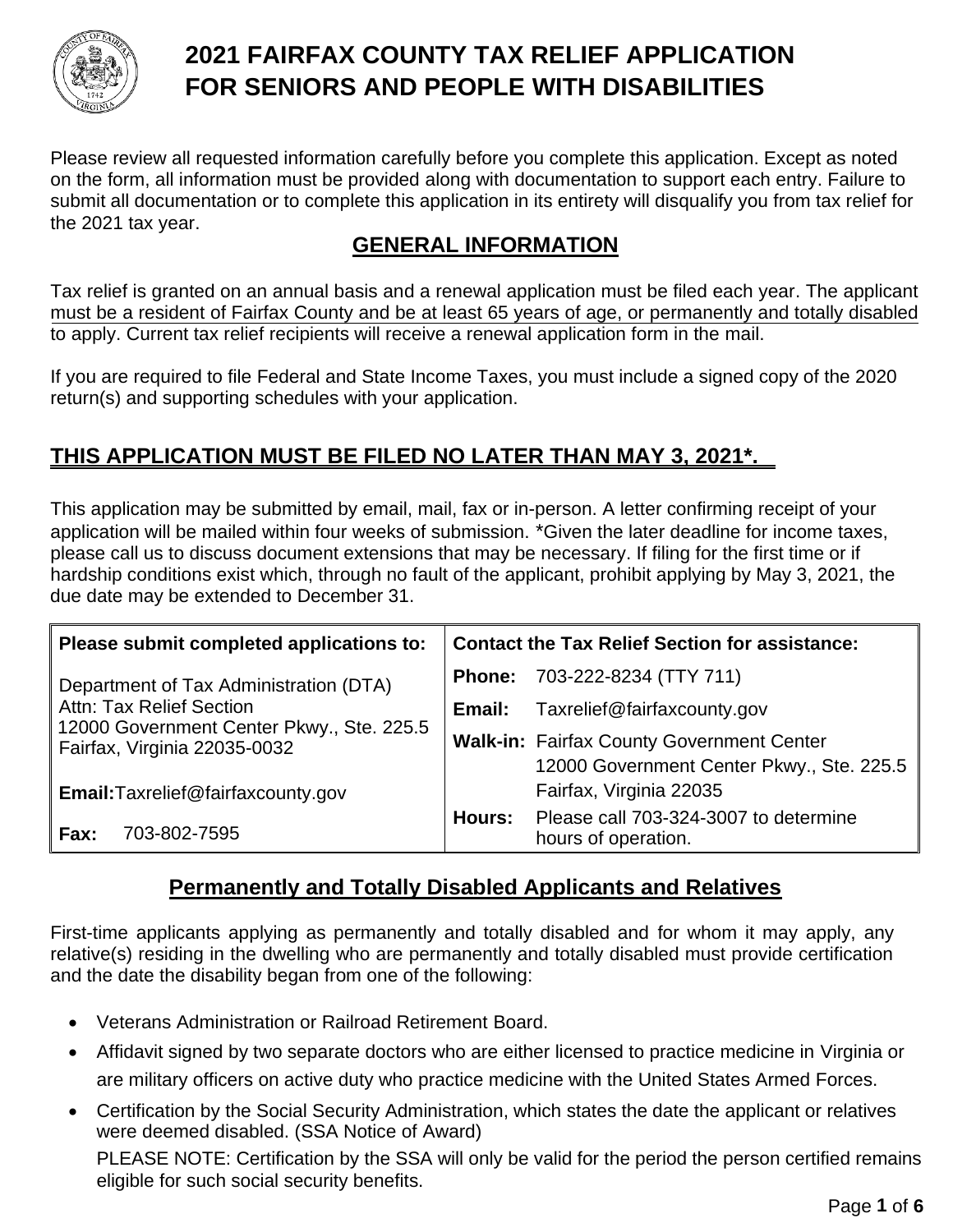### **REAL ESTATE TAX EXEMPTION:**

- The applicant must be at least 65 years of age, or permanently and totally disabled as of disabled during calendar year 2021 may also qualify for tax relief on a prorated basis. December 31, 2020. Applicants who turn 65 or become certified as permanently and totally
- applicant's ownership interest in the real property. permanently and totally disabled. The amount of the tax exemption shall be in proportion to the • If the dwelling is jointly owned, only one applicant is required to be at least 65 years of age or
- sole dwelling of the applicant(s). • The property for which exemption is sought must be owned by, and occupied year-round as the
- the dwelling and any relatives of the owner(s) residing in the dwelling may not exceed \$72,000. • The 2020 gross income from all sources, within and outside the United States, of the owner(s) of

### **Gross Income Limitations and Percentage of Relief**

| \$52,000 or less  | <b>100%</b> |
|-------------------|-------------|
| \$52,001 - 62,000 | 50%         |
| \$62,001 - 72,000 | 25%         |

- Permanently and totally disabled applicants shall exclude the first \$7,500 of their income.
- disability documentation listed on page one to have his/her disability income excluded. \$6,500 of his/her income. Permanently and totally disabled relatives must furnish the necessary Non-owning relatives, other than the spouse, residing in the dwelling shall exclude the first
- the value of the home, its furnishings, and up to one acre of the land it occupies. • The net financial worth of owners and his/her spouse may not exceed \$340,000, excluding
- If a co-owner is deceased, a certified copy of the death certificate is required.

### **PERSONAL PROPERTY (VEHICLE) TAX RELIEF:**

- January 1, 2021 and must be the registered owner of the vehicle. • Applicant must be at least 65 years of age or permanently and totally disabled on or before
- permanently and totally disabled. • Any co-owners of the vehicle, except the applicant's spouse, must be at least 65 years of age or
- any person who is permanently and totally disabled shall not exceed \$29,500. • The gross income of the owners of the vehicle may not exceed \$22,000 and the gross income of
- vehicle and his/her spouse, irrespective of how the vehicle is titled. • Income is defined as gross income from all sources of the preceding year for the owner(s) of the
- The net financial worth of the applicant and his/her spouse may not exceed \$75,000.
- registered with the County as of January 1, of the application year. Leased vehicles do not qualify. • Personal property tax relief may be granted on only one vehicle per household that is owned and

# **TAX RELIEF FOR RENTERS:**

- of the grant year. • Applicant must be at least 65 years of age or permanently and totally disabled as of December 31,
- exceed \$22,000. • Gross income from all sources of the applicant and any relatives residing in the dwelling may not
- Permanently and totally disabled applicants shall exclude the first \$7,500 of their income.
- income, should his/her income equal or exceed \$6,500. • Relatives, other than the spouse, residing in the dwelling shall exclude the first \$6,500 of his/her
- exceed \$75,000. • The net financial worth of the applicant and his/her spouse who reside in the dwelling may not
- year. amount may be prorated based upon the length of residence in the county during the application • To receive relief, applicants must pay more than 30% of their gross income toward his/her rent. This
- Applicants residing in and owning a mobile home located on land for which rent is paid may be granted either rent relief on the land or personal property relief on a mobile home.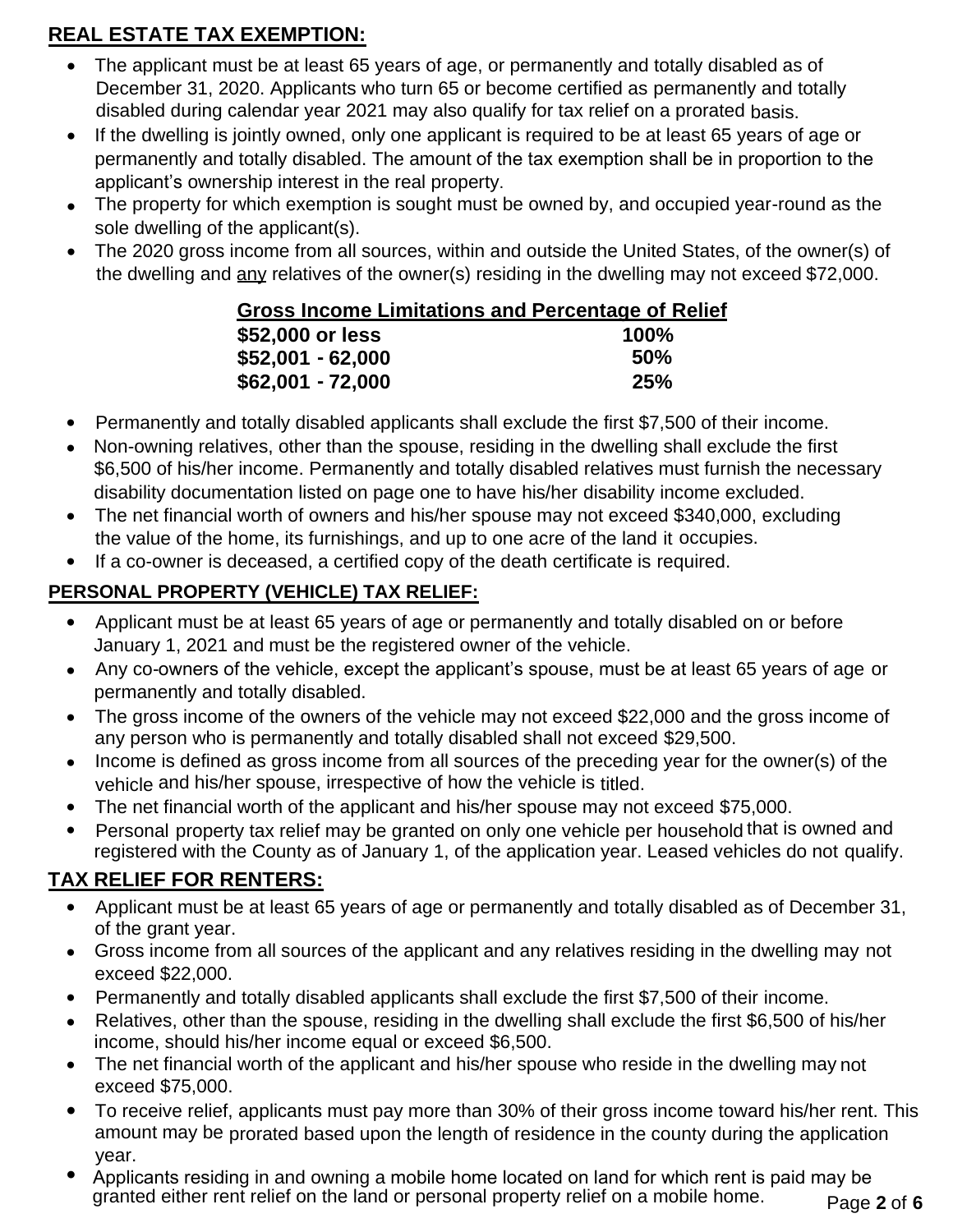### **2021** BE SURE TO COMPLETE EACH OF THE FOUR PARTS BELOW DEPENDING ON THE TYPE OF RELIEF YOU ARE SEEKING **DEPENDING ON THE TYPE OF RELIEF YOU ARE SEEKING**

DATE RECEIVED: **WebSite 2018** 

| PART <sub>1</sub><br><b>COMPLETE FOR ALL PERSONS RESIDING IN THE DWELLING</b>                                                                                                                                                             |                                                                                                   |                |                              |                                           |                                         |  |
|-------------------------------------------------------------------------------------------------------------------------------------------------------------------------------------------------------------------------------------------|---------------------------------------------------------------------------------------------------|----------------|------------------------------|-------------------------------------------|-----------------------------------------|--|
|                                                                                                                                                                                                                                           | Name                                                                                              |                | Relationship to<br>Applicant | <b>Birth Date</b><br>MM/DD/YYYY           | <b>Social Security</b><br><b>Number</b> |  |
| 1                                                                                                                                                                                                                                         |                                                                                                   |                | Applicant                    |                                           |                                         |  |
| 2                                                                                                                                                                                                                                         |                                                                                                   |                | Spouse                       |                                           |                                         |  |
| 3                                                                                                                                                                                                                                         |                                                                                                   |                |                              |                                           |                                         |  |
| 4                                                                                                                                                                                                                                         |                                                                                                   |                |                              |                                           |                                         |  |
| 5                                                                                                                                                                                                                                         | Name and phone number of person(s) to contact if further information is required:                 |                |                              |                                           |                                         |  |
|                                                                                                                                                                                                                                           | <b>PART2</b><br><b>COMPLETE FOR REAL ESTATE TAX RELIEF</b>                                        |                |                              |                                           |                                         |  |
| 6                                                                                                                                                                                                                                         | Address:                                                                                          |                |                              |                                           |                                         |  |
| 7                                                                                                                                                                                                                                         | Home Phone:<br>Email, if any:                                                                     |                |                              |                                           |                                         |  |
| 8                                                                                                                                                                                                                                         | Map Reference Number:<br>Total Acreage:                                                           |                |                              |                                           |                                         |  |
|                                                                                                                                                                                                                                           | Is residence owned and occupied by applicant year-round as a sole dwelling? Yes<br>No.            |                |                              |                                           |                                         |  |
| 9                                                                                                                                                                                                                                         | Do you have a mortgage on this home? Yes $\Box$<br>No $\Box$ If yes, what is the monthly payment? |                |                              |                                           |                                         |  |
|                                                                                                                                                                                                                                           | Do you have a reverse mortgage on this home? Yes $\Box$<br>$No \Box$                              |                |                              |                                           |                                         |  |
| <b>PART3</b><br><b>COMPLETE FOR TAX RELIEF FOR RENTERS</b><br>YOU MUST INCLUDE A COPY OF YOUR LEASE AGREEMENT AND PROOF OF RENT PAID IN 2020<br>THE AMOUNT OF THE GRANT IS BASED ON THE RENT PAID IN EXCESS OF 30% OF THE COMBINED INCOME |                                                                                                   |                |                              |                                           |                                         |  |
| 10                                                                                                                                                                                                                                        | <b>Current Address:</b>                                                                           |                | \$                           | Total rent paid for this address in 2020: |                                         |  |
| 11                                                                                                                                                                                                                                        | Home Phone:<br>Email, if any:                                                                     |                |                              |                                           |                                         |  |
| 12                                                                                                                                                                                                                                        | Did you reside at the above address for all of calendar year 2020?<br>$No$ $[$<br>Yes $\Box$      |                |                              |                                           |                                         |  |
| 13                                                                                                                                                                                                                                        | If "No", list previous address:<br>Total rent paid for this address in 2020:<br>\$                |                |                              |                                           |                                         |  |
| <b>COMPLETE FOR PERSONAL PROPERTY (VEHICLE) TAX RELIEF</b><br><b>PART4</b><br><b>IDENTIFY PROPERTY FOR WHICH RELIEF IS SOUGHT</b>                                                                                                         |                                                                                                   |                |                              |                                           |                                         |  |
| 14                                                                                                                                                                                                                                        | Owner:                                                                                            | Address:       |                              |                                           |                                         |  |
| 15                                                                                                                                                                                                                                        | Home Phone:                                                                                       | Email, if any: |                              |                                           |                                         |  |
| 16                                                                                                                                                                                                                                        | Vehicle/Mobile Home Information                                                                   | Year:          | Make:                        |                                           |                                         |  |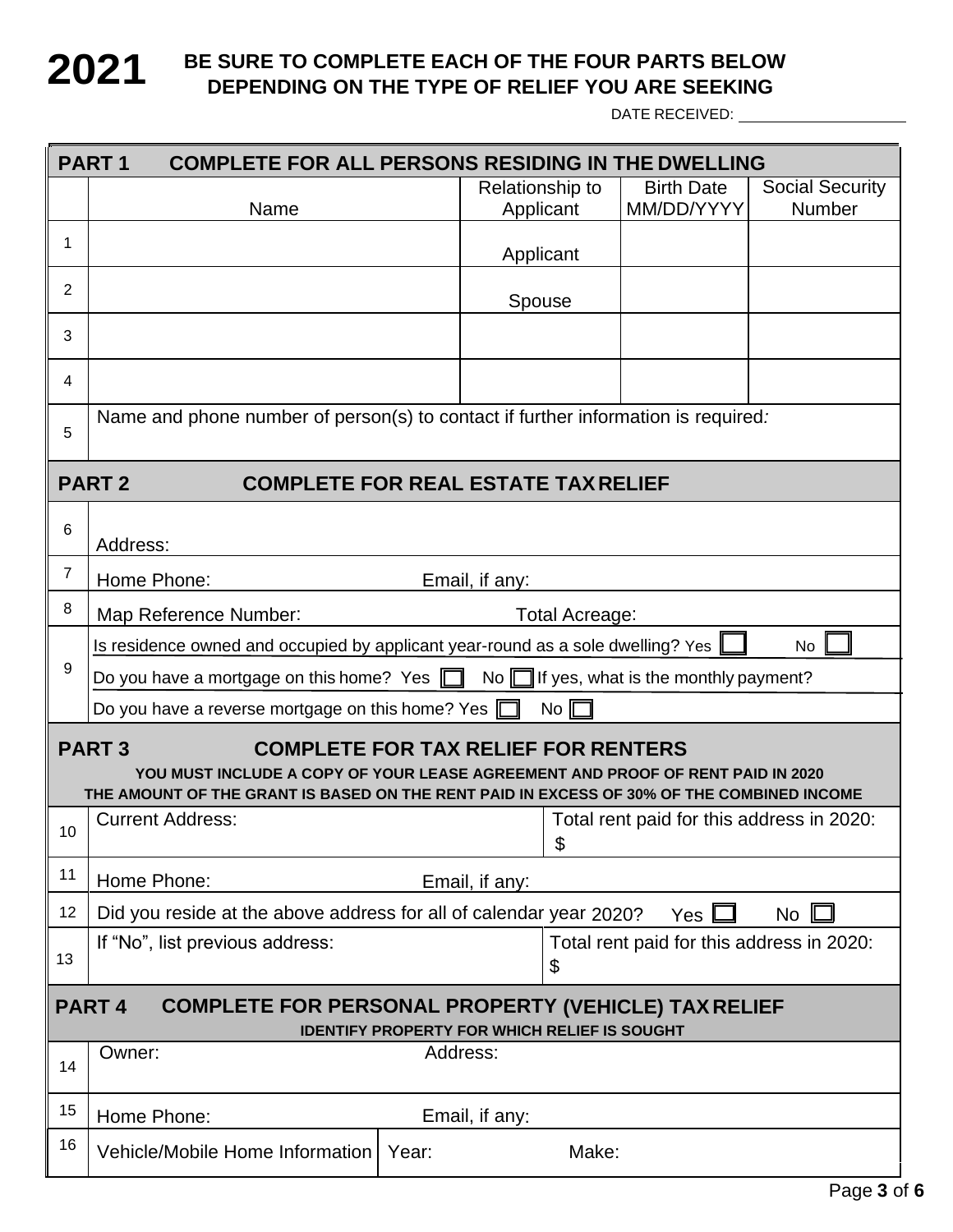### **OF THE 2020 FEDERAL & STATE INCOME TAX RETURN(S). ATTACH COPIES OF ALL DOCUMENTATION LISTED BELOW INCLUDING ALL PAGES**

| <b>COMPLETE ALL PARTS FOR APPLICANT AND SPOUSE ONLY</b><br><b>PART1</b> |                                                                                                               |                             |                   |                   |  |  |
|-------------------------------------------------------------------------|---------------------------------------------------------------------------------------------------------------|-----------------------------|-------------------|-------------------|--|--|
|                                                                         |                                                                                                               | <b>Documentation</b>        |                   |                   |  |  |
| 1                                                                       | 2020 Gross Income                                                                                             | <b>Required</b>             | <b>Applicant</b>  | <b>Spouse</b>     |  |  |
| $\overline{2}$                                                          | Wages, Salary, Commissions                                                                                    | (W-2, 1099)                 |                   |                   |  |  |
| 3                                                                       | <b>Social Security Benefits</b>                                                                               | (1099-SSA)                  |                   |                   |  |  |
| $\overline{\mathcal{A}}$                                                | <b>Railroad Retirement Benefits</b>                                                                           | $(1099-RRB)$                |                   |                   |  |  |
| 5                                                                       | <b>Veterans Benefits</b>                                                                                      | (V.A. Benefit Letter)       |                   |                   |  |  |
|                                                                         | <b>Business Income</b>                                                                                        | (Complete Federal Return)   |                   |                   |  |  |
| 6                                                                       | <b>Interest &amp; Dividend Income</b>                                                                         | (1099-INT/OID) & (1099-DIV) |                   |                   |  |  |
| $\overline{7}$                                                          | SSI & Other Public Assistance                                                                                 | (Proof of Benefits)         |                   |                   |  |  |
| 8                                                                       | <b>Trust Income</b>                                                                                           | (Complete Federal Return)   |                   |                   |  |  |
| 9                                                                       | <b>Pension and Annuity</b>                                                                                    | $(1099 - R)$                |                   |                   |  |  |
| 10                                                                      | <b>All IRA Distributions</b>                                                                                  | (1099-R)                    |                   |                   |  |  |
| 11                                                                      | <b>Gross Rents Received</b>                                                                                   | (Complete Federal Return)   |                   |                   |  |  |
| 12                                                                      | Alimony/Child Support                                                                                         | (Proof of Funds Received)   |                   |                   |  |  |
| 13                                                                      | <b>Capital Gains</b>                                                                                          | (Complete Federal Return)   |                   |                   |  |  |
| 14                                                                      | Monetary Gifts, Financial Assistance, & Other Income                                                          |                             |                   |                   |  |  |
| 15                                                                      | Less Disability Exclusion (See page 2)                                                                        |                             | \$0.00            | \$0.00            |  |  |
| 16                                                                      | \$0.00<br>\$0.00<br>Total Gross Income Part 1 (Add lines 1 through 15)                                        |                             |                   |                   |  |  |
| PART 2 COMPLETE FOR OTHER OWNERS & RELATIVES RESIDING IN THE HOME       |                                                                                                               |                             |                   |                   |  |  |
|                                                                         |                                                                                                               |                             |                   |                   |  |  |
|                                                                         |                                                                                                               | <b>Documentation</b>        | <b>Owner or</b>   | <b>Owner or</b>   |  |  |
|                                                                         | 2020 Gross Income                                                                                             | <b>Required</b>             | <b>Relative 1</b> | <b>Relative 2</b> |  |  |
| 17                                                                      | Wages, Salary, Commissions                                                                                    | (W-2, 1099)                 |                   |                   |  |  |
| 18                                                                      | <b>Social Security Benefits</b>                                                                               | (1099-SSA)                  |                   |                   |  |  |
| 19                                                                      | <b>Railroad Retirement Benefits</b>                                                                           | (1099-RRB)                  |                   |                   |  |  |
| 20                                                                      | <b>Veterans Benefits</b>                                                                                      | (V.A. Benefit Letter)       |                   |                   |  |  |
| 21                                                                      | <b>Business Income</b>                                                                                        | (Complete Federal Return)   |                   |                   |  |  |
| 22                                                                      | Interest & Dividend Income                                                                                    | (1099-INT/OID) & (1099-DIV) |                   |                   |  |  |
| 23                                                                      | <b>SSI &amp; Other Public Assistance</b>                                                                      | (Proof of Benefits)         |                   |                   |  |  |
| 24                                                                      | <b>Trust Income</b>                                                                                           | (Complete Federal Return)   |                   |                   |  |  |
| 25                                                                      | <b>Pension and Annuity</b>                                                                                    | $(1099 - R)$                |                   |                   |  |  |
| 26                                                                      | <b>All IRA Distributions</b>                                                                                  | (1099-R)                    |                   |                   |  |  |
| 27                                                                      | <b>Gross Rents Received</b>                                                                                   | (Complete Federal Return)   |                   |                   |  |  |
| 28                                                                      | Alimony/Child Support                                                                                         | (Proof of Funds Received)   |                   |                   |  |  |
| 29                                                                      | <b>Capital Gains</b>                                                                                          | (Complete Federal Return)   |                   |                   |  |  |
| 30                                                                      | Monetary Gifts, Financial Assistance, & Other Income                                                          |                             |                   |                   |  |  |
| 31                                                                      |                                                                                                               |                             |                   |                   |  |  |
| 32                                                                      | Less Income or Disability Exclusion (See page 2)                                                              |                             | \$0.00            | \$0.00            |  |  |
| 33                                                                      | Total Gross Income Part 2 (Add lines 17 through 31)<br>Total Gross Income Part 1 and 2 (Add lines $16 + 32$ ) |                             | \$0.00            | \$0.00            |  |  |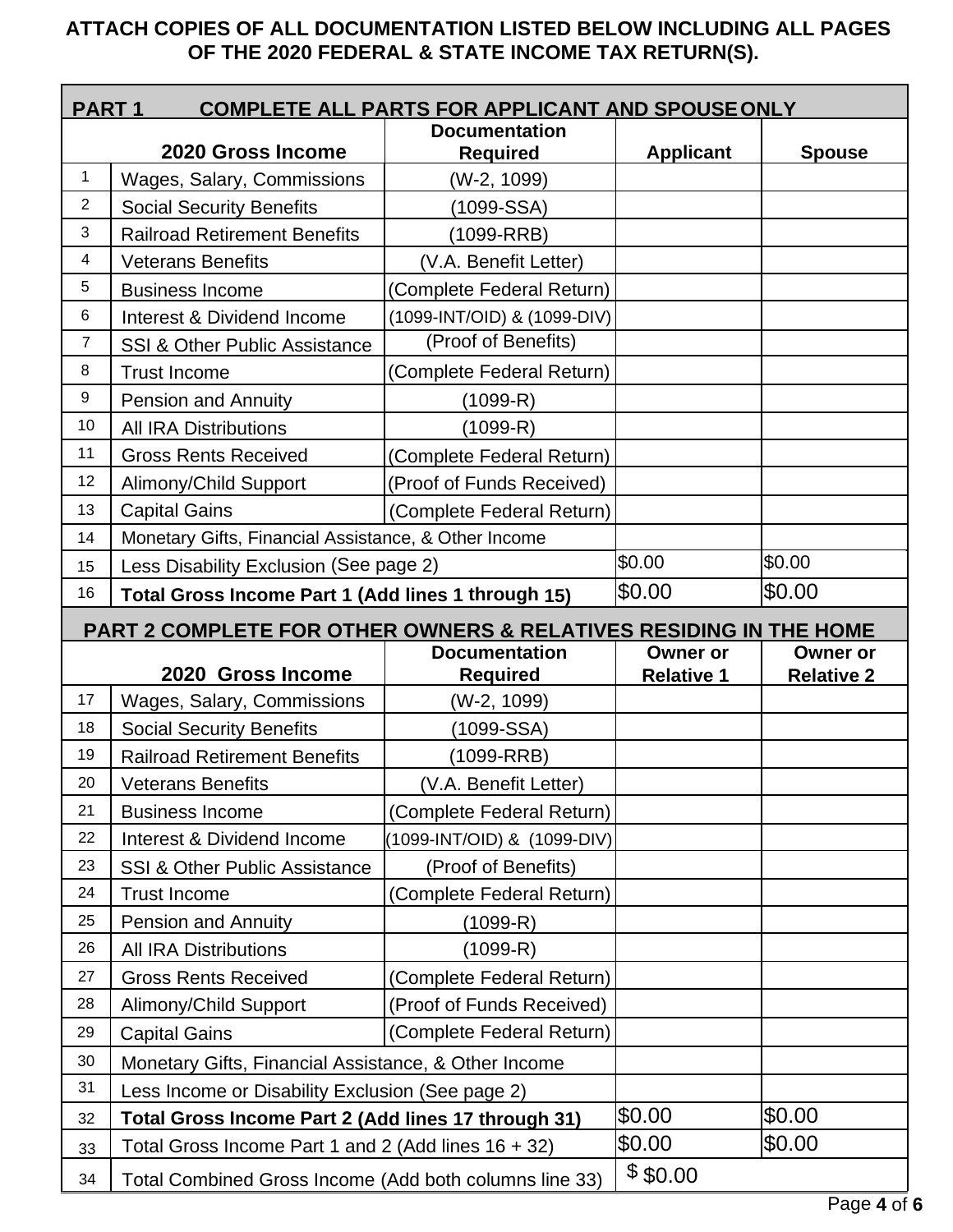### **BE SURE TO COMPLETE ALL PARTS THAT APPLY AND FURNISH PROOF OF ALL ASSETS**

| PART 1 LIST REAL ESTATE OTHER THAN RESIDENCE (INSIDE & OUTSIDE THE UNITED STATES)                    |                                                                                                    |                                          |                                                         |        |                         |                                                       |  |
|------------------------------------------------------------------------------------------------------|----------------------------------------------------------------------------------------------------|------------------------------------------|---------------------------------------------------------|--------|-------------------------|-------------------------------------------------------|--|
|                                                                                                      | Address:                                                                                           |                                          |                                                         |        | Market Value:           |                                                       |  |
| 2                                                                                                    | Address:                                                                                           |                                          |                                                         |        |                         | Market Value:                                         |  |
|                                                                                                      | <b>LIST PERSONAL PROPERTY ONLY</b><br><b>PART2</b><br>INCLUDE MOTOR VEHICLES, BOATS, and TRAILERS. |                                          |                                                         |        |                         |                                                       |  |
| 3                                                                                                    | Model:<br>Year:<br>Make:                                                                           |                                          |                                                         |        | Assessed<br>Value 2020: |                                                       |  |
| 4                                                                                                    | Make:<br>Year:                                                                                     |                                          | Model:                                                  |        | Assessed<br>Value 2020: |                                                       |  |
|                                                                                                      | <b>PART3</b>                                                                                       |                                          | LIST CASH VALUE OF OTHER ASSETS AS OF DECEMBER 31, 2020 |        |                         |                                                       |  |
|                                                                                                      |                                                                                                    | <b>Documentation</b><br><b>Required</b>  | <b>Applicant</b>                                        |        | <b>Spouse</b>           | <b>Other Owners</b><br><b>Residing in the</b><br>Home |  |
| 5                                                                                                    | Savings Account(s)                                                                                 | Complete                                 |                                                         |        |                         |                                                       |  |
| 6                                                                                                    | Certificate(s) of<br>Deposit                                                                       | Account<br>Statements as of              |                                                         |        |                         |                                                       |  |
| 7                                                                                                    | Checking Account(s)                                                                                | 12/31/2020                               |                                                         |        |                         |                                                       |  |
| 8                                                                                                    | Stocks (Attach list)                                                                               | Complete                                 |                                                         |        |                         |                                                       |  |
| 9                                                                                                    | <b>Bonds</b> (Attach list)                                                                         | Financial<br>Account<br>Statements as of |                                                         |        |                         |                                                       |  |
| 10                                                                                                   | Cash Value of Annuity                                                                              |                                          |                                                         |        |                         |                                                       |  |
| 11                                                                                                   | <b>Individual Retirement</b><br>Account(s) (IRAs) Etc.                                             | 12/31/2020                               |                                                         |        |                         |                                                       |  |
| 12                                                                                                   | Notes Payable                                                                                      | Copy of Note                             |                                                         |        |                         |                                                       |  |
| 13                                                                                                   | Equity/Net Worth of<br><b>Business Owned</b>                                                       | <b>Balance sheet</b>                     |                                                         |        |                         |                                                       |  |
| 14                                                                                                   | <b>Trust</b>                                                                                       | Copy of Trust                            |                                                         |        |                         |                                                       |  |
| 15                                                                                                   | <b>All Foreign Assets</b>                                                                          | Value of Assets                          |                                                         |        |                         |                                                       |  |
| 16                                                                                                   | Total Assets (Add lines 1 through 15)                                                              |                                          | \$0.00                                                  | \$0.00 |                         | \$0.00                                                |  |
| <b>FOR LIABILITIES ONLY</b><br><b>PART4</b><br>DO NOT COMPLETE THIS PART UNLESS ASSETS EXCEED LIMITS |                                                                                                    |                                          |                                                         |        |                         |                                                       |  |
| 17                                                                                                   | Debts Payable - Identify                                                                           |                                          |                                                         |        |                         |                                                       |  |
| 18                                                                                                   |                                                                                                    |                                          |                                                         |        |                         |                                                       |  |
| 19                                                                                                   | Mortgages Other Than Residence                                                                     |                                          | \$0.00                                                  | \$0.00 |                         | \$0.00                                                |  |
| 20                                                                                                   | Total Liabilities (Add lines 17 and 18)<br>Total Net Assets (Subtract line 19 from 16) \$0.00      |                                          |                                                         | \$0.00 |                         | \$0.00                                                |  |
| 21                                                                                                   | <b>Total Combined Net Assets</b>                                                                   |                                          | \$\$0.00                                                |        |                         |                                                       |  |
|                                                                                                      | (Add all column line 20)                                                                           |                                          |                                                         |        |                         |                                                       |  |
|                                                                                                      | THIS SECTION FOR OFFICE USE ONLY<br><b>PART5</b>                                                   |                                          |                                                         |        |                         |                                                       |  |
|                                                                                                      | 22<br>Value of Excess Acreage                                                                      |                                          |                                                         |        |                         |                                                       |  |